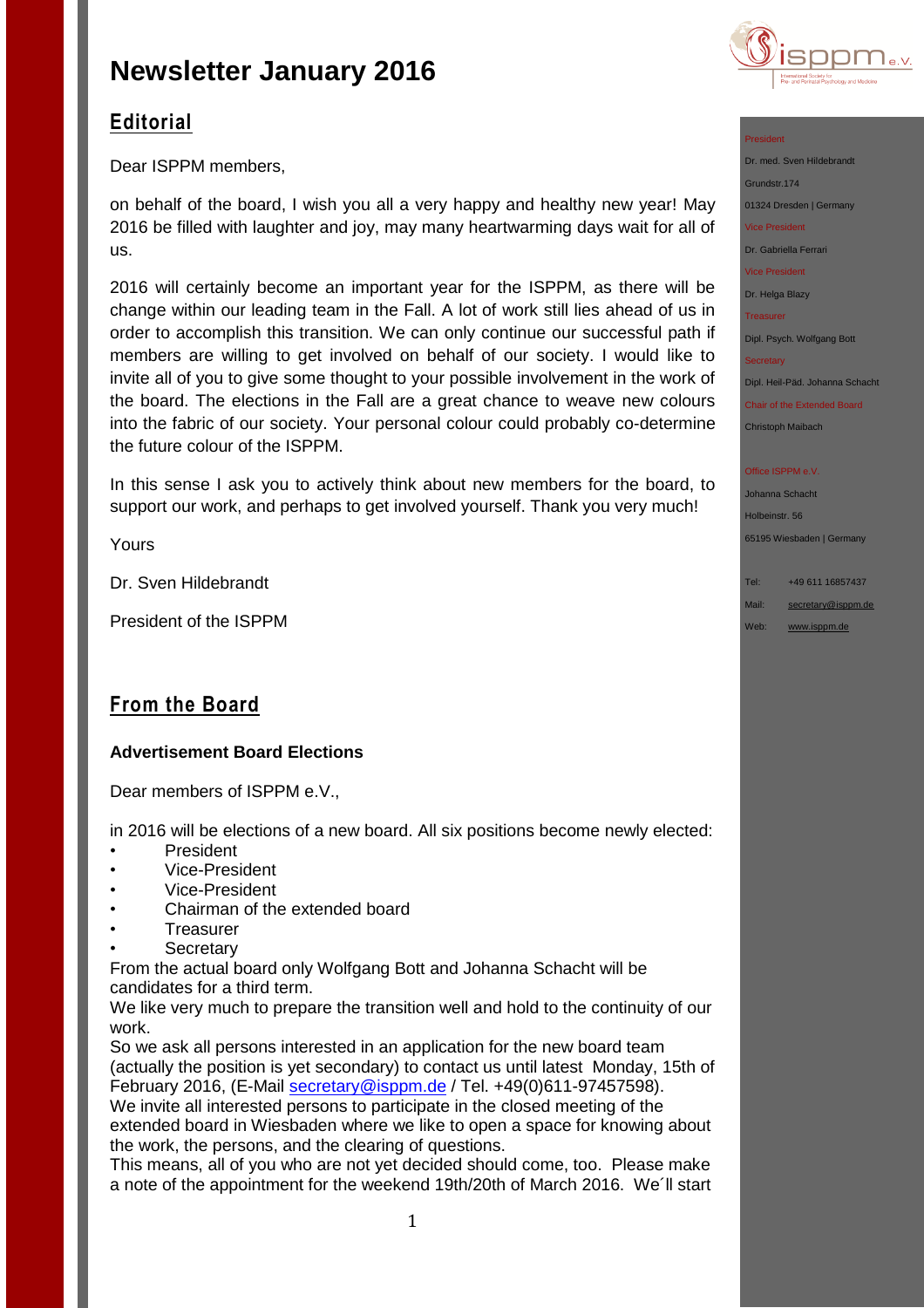



You may as well participate in our telephone conferences which we have every fortnight to get some insight into the work of the board.

We hope that you are interested to engage in ISPPM and give us a positive response.

With best greetings and wishes for the end of the year Your board team of isppm e.V.

Sven Hildebrandt, Helga Blazy, Gabriella Ferrari, Wolfgang Bott, Johanna **Schacht** 

## **From the Extended Board**

The following new Work Groups are looking for further members (especially widwives for the WG "Obstetrics"). In case of interest, please contact the persons indicated!

**Work Group , Womb Twin Survivor"** Contact: Petra Becker and Britta Steinbach, E-Mail: [info@twin-light.de](mailto:info@twin-light.de)

**Work Group** "Prevention in Obstetrics" Contact: Judith Raunig, Vienna, E-Mail: [info@nach-dem-kaiserschnitt.at](mailto:info@nach-dem-kaiserschnitt.at)

**Work Group "Children's Rights"** which should already take up its work provisionally until the work group would be formally founded at the next general meeting.

Contact: Rien Verdult, Gors-Opleeuw, Belgium, E-Mail: [rien.verdult@skynet.be](mailto:rien.verdult@skynet.be)

## **News from the Network**

**APPPAH JOPPPAH (Journal of Prenatal and Perinatal Psychology and Health)**  Winter 2015 Volume 30, Issue 2 - Available Online: <https://birthpsychology.com/journals/volume-30-issue-2>

### **Film Project: "Die sichere Geburt" ("Giving Birth Safely")**

The German film maker Carola Hauck finances her project with the help of donations that are being collected via the ISPPM. The reason for this being to obtain the approval of the non-profit status from the tax authorities. Become a film producer and contribute to the realisation of this important documentation by donating money to this project. See: <http://www.die-sichere-geburt.de/finanzierung.html>

Please, visit our [Facebook-site](https://www.facebook.com/pages/ISPPM-eV/124066644364106) for more information.



### President

Dr. med. Sven Hildebrandt

Grundstr.174

01324 Dresden | Germany

Vice President

Dr. Gabriella Ferrari

Vice President

Dr. Helga Blazy

**Treasurer** 

Dipl. Psych. Wolfgang Bott

**Secretary** 

Dipl. Heil-Päd. Johanna Schacht

Chair of the Extended Board Christoph Maibach

Office ISPPM e.V

Johanna Schacht Holbeinstr. 56 65195 Wiesbaden | Germany

Tel: +49 611 16857437 Mail: [secretary@isppm.de](mailto:secretary@isppm.de)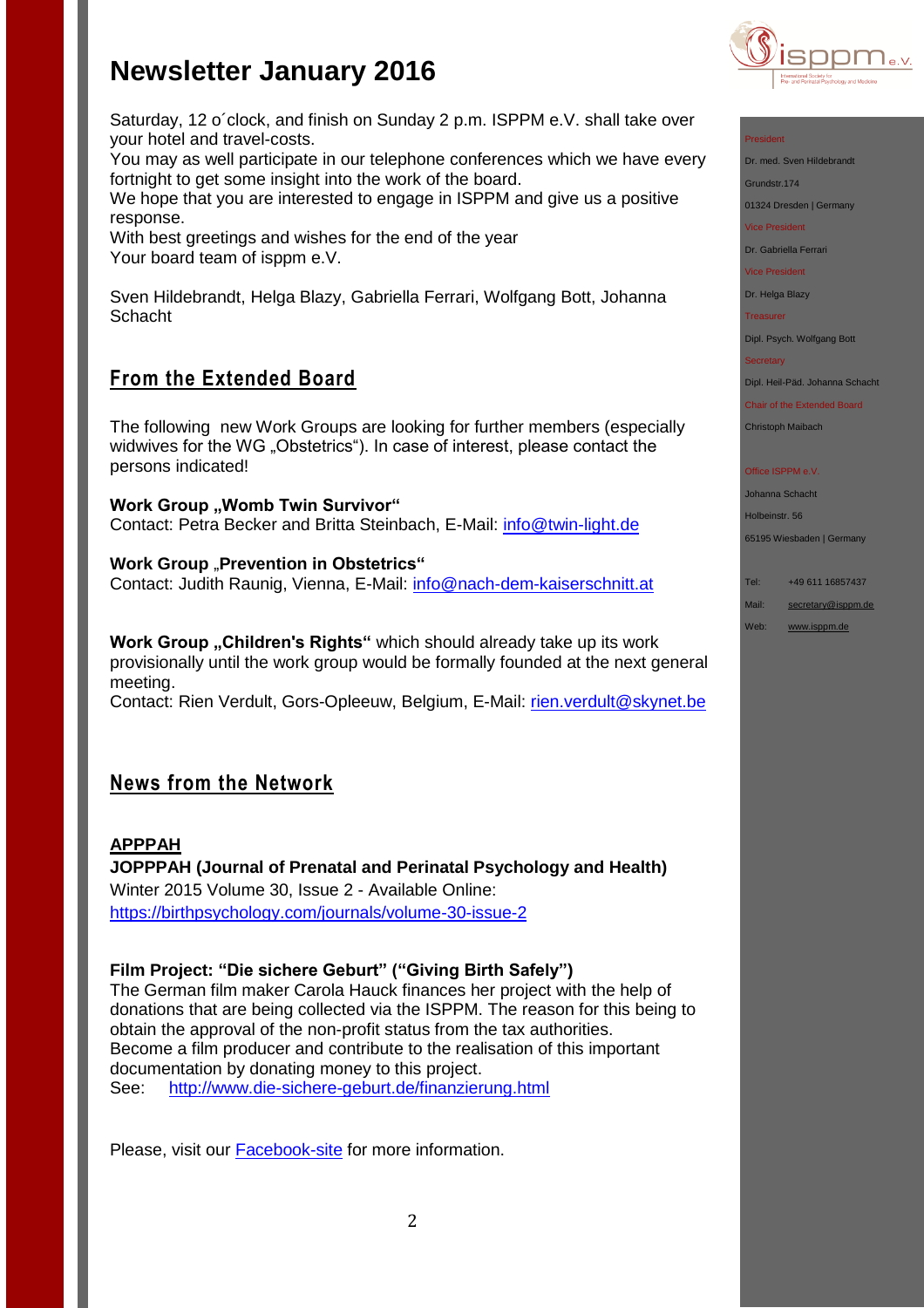

## **Dates isppm e.V.**

**19/20 March 2016 Meeting of the extended board and the scientific advisory board of isppm e.V. Beginning: Saturday 12.00 h, End: Sunday 14.00 h** Wilhelm-Kempf-Haus, Wiesbaden

**10 – 12 June 2016 Bonding Analysis Conference in Cologne** Contact: Helga Blazy [nc-blazyhe@netcologne.de](mailto:nc-blazyhe@netcologne.de)

### **October 21 – 23, 2016 28th Annual Conference in Stolpen near Dresden ATTENTION! NEW TITLE:** Attachment/Bonding and birth in the transgenerational context Birth as a resilience factor mental health

Mental Health as a resilience factor of birth

## **Dates Conferences and Congresses**

**January 14 – 17, 2016 The World Congress on Recurrent Pregnancy Loss (WCRPL 2016)** Cannes, France [www.wcrpl.com](http://www.wcrpl.com/)

**February 12/13, 2016 The 13th National Congress of the HSPPM**  Hungarian Society of Prenatal and Perinatal Psychology and Medicine **Life inside the womb - growth potentials in the pre- and perinatal period. Perinatal programming, vegetative imprinting, primal health**  Budapest, Hungary Program: [http://www.mpppot.hu](http://www.mpppot.hu/homepage/index.php/eng-2016-congress) Language: The conference is held in Hungarian, but on request with English interpretation. Accredited by OFTEX, code number: 60398, number of points: 12 Updates about the Congress at: [https://www.facebook.com/mpppot/](https://www.facebook.com/mpppot/info/?tab=page_info) Contact: [mpppot@gmail.com](mailto:mpppot@gmail.com)



### President

Dr. med. Sven Hildebrandt

Grundstr.174

01324 Dresden | Germany

Vice President

Dr. Gabriella Ferrari

Vice President

Dr. Helga Blazy

**Treasurer** 

Dipl. Psych. Wolfgang Bott

#### **Secretary**

Dipl. Heil-Päd. Johanna Schacht

Chair of the Extended Board Christoph Maibach

#### Office ISPPM e.V

Johanna Schacht Holbeinstr. 56 65195 Wiesbaden | Germany

Tel: +49 611 16857437

Mail: [secretary@isppm.de](mailto:secretary@isppm.de)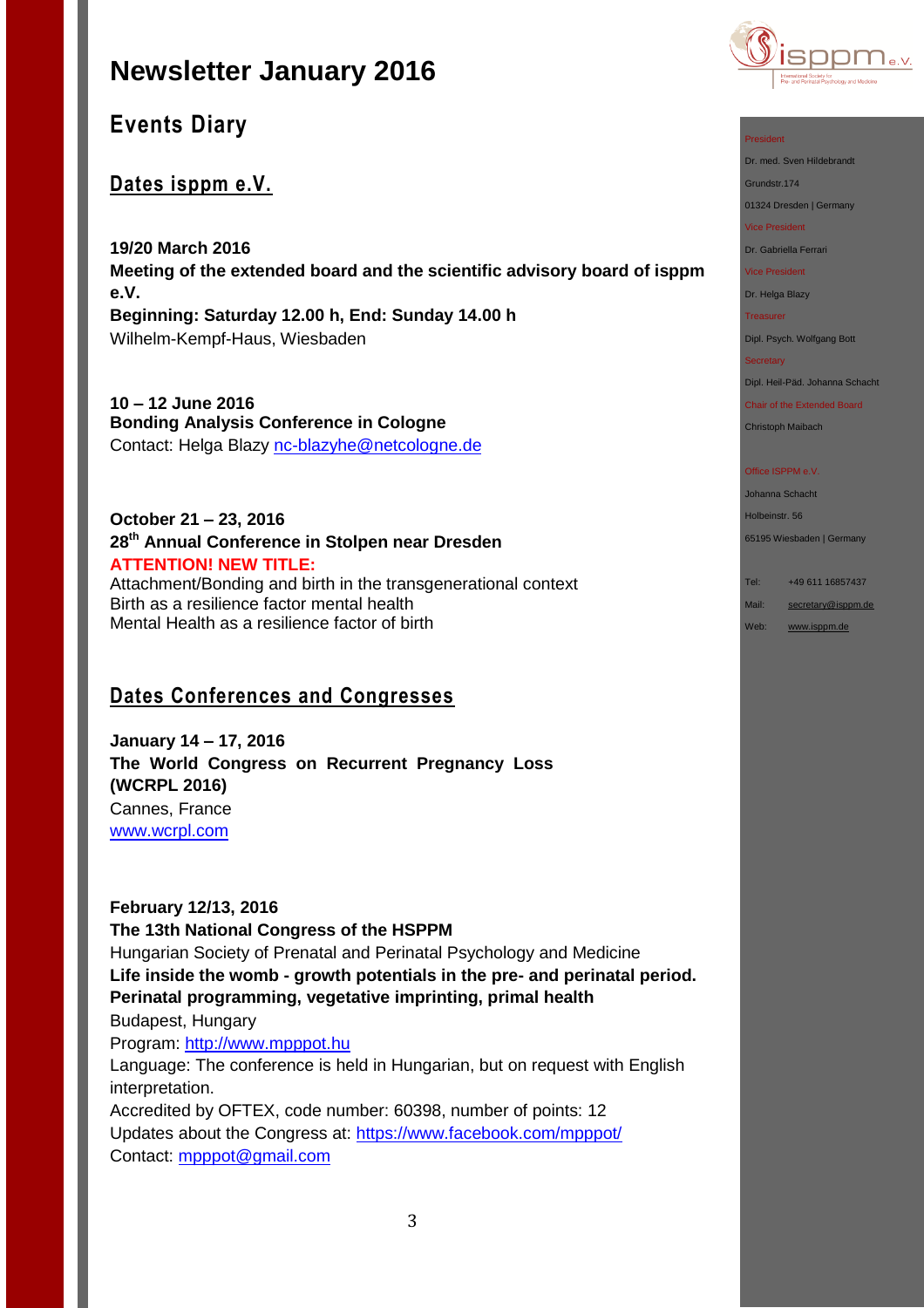

**April 6–10, 2016 Midwifery Today Conference "Honoring Our Past, Embracing Our Future"** Harrisburg, Pennsylvania <http://midwiferytoday.com/conferences/Harrisburg2016/default.asp>

**May 17 – 20, 2016** 21st International Congress of A.P.P.A.C. Athens, Greece <http://www.appac.gr/displayitm1.asp?itmid=18&lang=en> **May 29 – June 2, 2016**

**May 29 – June 2, 2016** 15th WAIMH World Congress **Infant Mental Health in a rapidly changing world: Conflict, adversity, and resilience** Hosted by Israeli and Palestinian Infant Mental Health Associations, Prague <http://www.waimh.org/i4a/pages/index.cfm?pageid=3298>

**June 15 – 18, 2016 XXV European Congress of Perinatal Medicine (ECPM)** organized by the European Association of Perinatal Medicine (EAPM) Maastricht [https://www.eiseverywhere.com//ehome/144836](https://www.eiseverywhere.com/ehome/144836)

**September 3 – 9, 2016 Healthy Birth, Healthy Earth** A Findhorn Foundation Conference <https://www.findhorn.org/programmes/193/>

**1./2. October 2016 Attachment Parenting Congress** Hamburg [http://www.attachment-parenting-kongress.de](http://www.attachment-parenting-kongress.de/)

**October 07 – 09, 2016**  15<sup>th</sup> International Attachment Conference **Attachment and emotional Violence** Munich <http://bindungskonferenz-muenchen.de/1-1-Home.html>

#### President

Dr. med. Sven Hildebrandt

Grundstr.174

01324 Dresden | Germany Vice President

Dr. Gabriella Ferrari

Vice President

Dr. Helga Blazy Treasurer

Dipl. Psych. Wolfgang Bott

#### **Secretary**

Dipl. Heil-Päd. Johanna Schacht

Chair of the Extended Board

Christoph Maibach

#### Office ISPPM e.V

Johanna Schacht Holbeinstr. 56 65195 Wiesbaden | Germany

Tel: +49 611 16857437

Mail: [secretary@isppm.de](mailto:secretary@isppm.de) Web: [www.isppm.de](http://www.isppm.de/)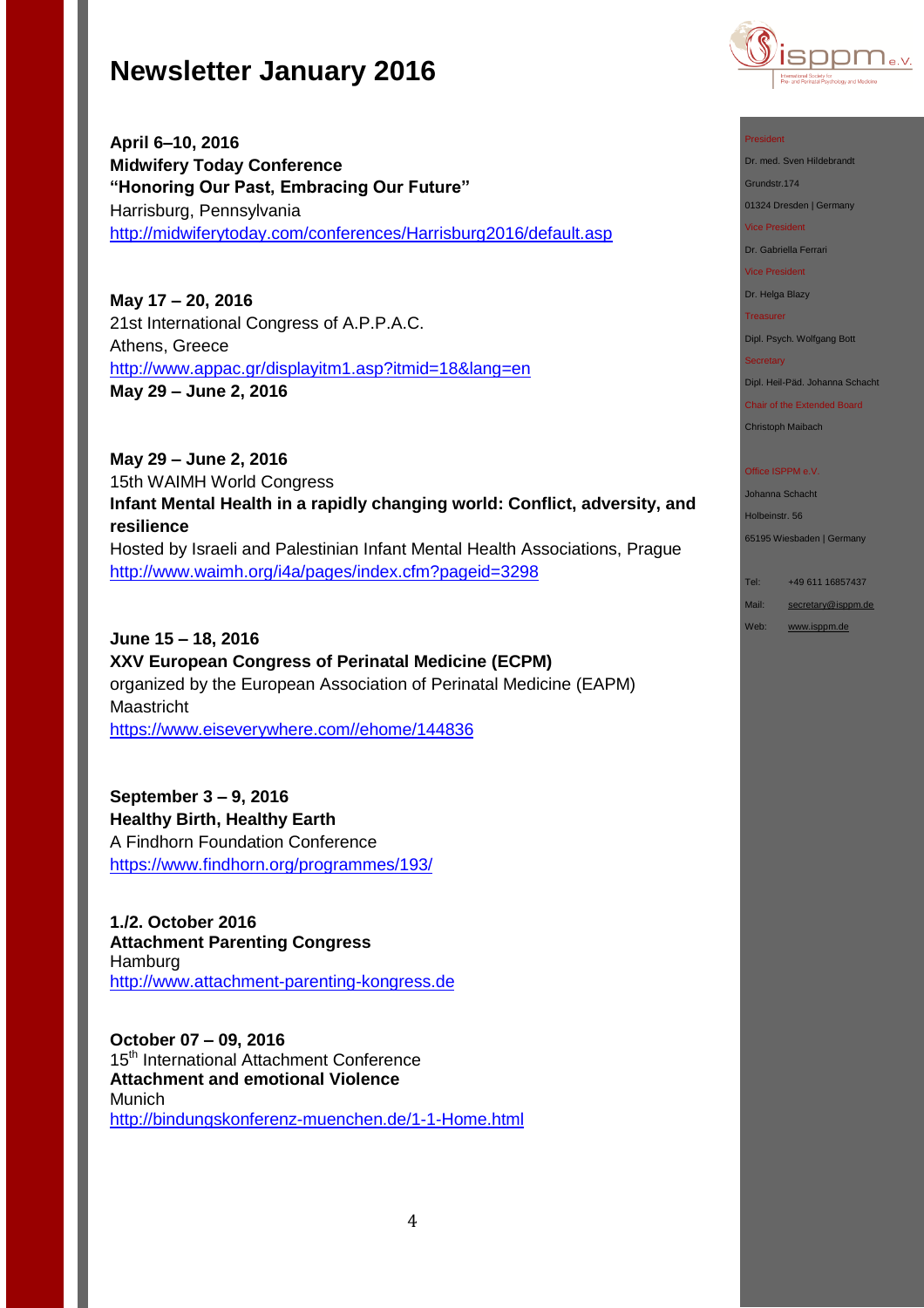

**19 – 23 October 2016** Midwifery Today Conference **"Birth Is a Human Rights Issue"** Strasbourg, France <http://midwiferytoday.com/conferences/Strasbourg2016/>

**January, 2017 Human Rights in Childbirth: India Conference** Bangalore, India [humanrightsinchildbirth.com/india-conference/](http://humanrightsinchildbirth.com/india-conference/)

# **Further Education/Workshops**

In the Netherlands: **Integrative Baby Therapy Training** Trainings leader: Matthew Appleton, Assistant: Yvonne Welling Pre- and perinatal birth psychology: Professional and practice oriented one day intro: 23th January 2016 module 1: 11,12,13 march 2016 module 2: 10,11,12 June 2016 module 3: 7,8,9 October 2016 module 4: 27,28,29 January 2017 module 5: 19,20,21 Mai 2017 module 6: 6,7,8 October 2017 Location: Rotterdam / The Hague area More information:<http://www.conscious-embodiment.co.uk/> Registration: Yvonne Welling [integrativebabytherapytraining@gmail.com](mailto:integrativebabytherapytraining@gmail.com)

In Belgium: **"Healing from the very beginning"** Intro Course Pre- and perinatal psychotherapy With Max Peschek (IPPE), Assistants: Sylvie Geerdens and Marleen Dols 22 - 24 April 2016 The intro-course is suited for anyone who is interested in pre- and perinatal psychology and his personal process, especially pediatricians, gynecologists, body- and psychotherapists, craniosacral therapists, osteopaths, lactation consultants, nurses and midwives.

The course will be held in English. Translation in German and Dutch is possible. Information: Marleen Dols, [marleendols@online.nl](mailto:marleendols@online.nl) Website: [http://www.birthimprints.com](http://www.birthimprints.com/)

#### President

Dr. med. Sven Hildebrandt

Grundstr.174

01324 Dresden | Germany

Vice President

Dr. Gabriella Ferrari

Vice President

Dr. Helga Blazy

**Treasurer** 

Dipl. Psych. Wolfgang Bott

#### **Secretary**

Dipl. Heil-Päd. Johanna Schacht

Chair of the Extended Board Christoph Maibach

#### Office ISPPM e.V

Johanna Schacht Holbeinstr. 56 65195 Wiesbaden | Germany

Tel: +49 611 16857437

Mail: [secretary@isppm.de](mailto:secretary@isppm.de)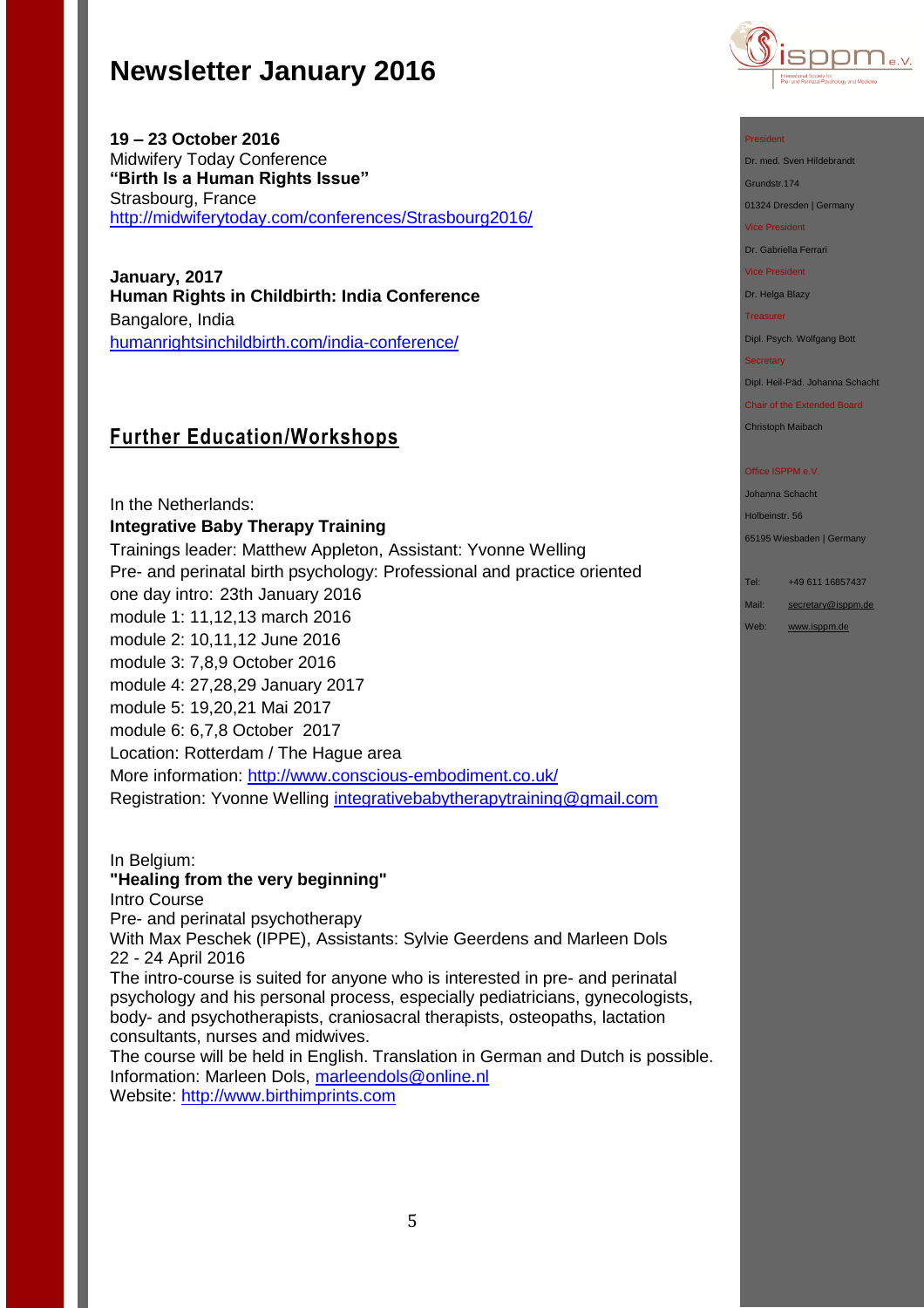

In Switzerland: **Advanced Embodiment Course** With Karlton und Kathryn Terry and Peter Schindler **The Art of the Tryptic**: 12. - 17. November 2016 Place: Seminarhotel Wasserfallen near Basel Information: [http://www.ippe.info/courses/embodiment\\_hourglass\\_classes.html](http://www.ippe.info/courses/embodiment_hourglass_classes.html)  Registration: Max Peschek, [peschek.max@t-online.de,](mailto:peschek.max@t-online.de) +49 (0)421 7 3210

Karlton Terry will be in Basel twice for **Baby Clinic:** 23/24 April 2016 19/20 November 2016

**Birth journey – Self-awareness Workshop**  with M. Appleton & Jenni Meyer Fr Mai 6, 2016, 10:00h - So Mai 8, 2016, 17:00 h Seminar-Hotel Rigi am See, Weggis in Weggis

The complete **seminar program of ISPPM Switzerland** here: <http://www.isppm.ch/programm/>

### In Austia:

**Babytherapy Advanced Workshop** with Karlton Terry: Treatment of IVF-Babys Teilnahmevoraussetzung: Abschluß der Babytherapie-Ausbildung Location: Wienna Date: October 30 - November 2, 2015 Information and registration: Claudia Versluis, [claudia.versluis@aon.at](mailto:claudia.versluis@aon.at)

In Germany: **Foundation course**  2017-2020, with Max Peschek und Team in Parin, Germany: Information and registration: Max Peschek, [peschek.max@t-online.de](mailto:peschek.max@t-online.de) +49 (0)421 7 3210

**Healing Early Trauma and Shock – Deeper Intimacy in Relationship** by William R. Emerson, Ph.D. Lienen, Germany Date: Oct 6–Oct 11, 2015 <http://emersonbirthrx.com/?p=1382>

In England: Courses with Matthew Appleton and Jenni Meyer: **Soul Loss: A Pre and Perinatal Perspective The Birth Journey – Honouring the Untold Story and others:** <http://www.conscious-embodiment.co.uk/courses>

#### President

Dr. med. Sven Hildebrandt

Grundstr.174

01324 Dresden | Germany

Vice President

Dr. Gabriella Ferrari

Vice President

Dr. Helga Blazy

Treasurer

Dipl. Psych. Wolfgang Bott

#### **Secretary**

Dipl. Heil-Päd. Johanna Schacht

Chair of the Extended Board Christoph Maibach

#### Office ISPPM e.V

Johanna Schacht Holbeinstr. 56

65195 Wiesbaden | Germany

Tel: +49 611 16857437

Mail: [secretary@isppm.de](mailto:secretary@isppm.de)